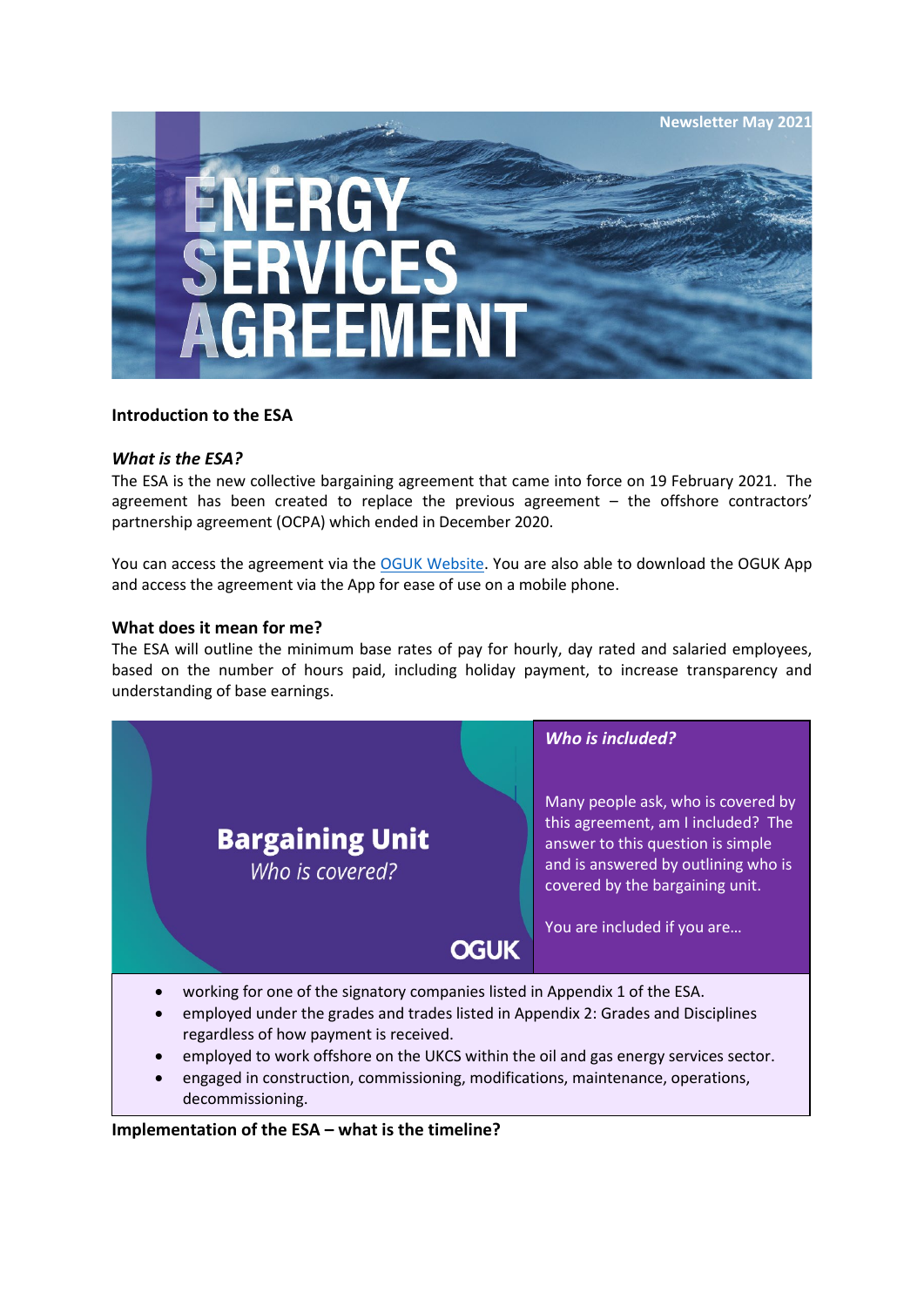Each of the 14 signatory companies are in the process of implementing the new agreement. This should be complete by the end of June 2021, with one or two exceptions – your employer will have advised if there is any change to your implementation date.



# *What is the RAM and why is it important?*

The rate adjustment mechanism will be used to review annually the base minimum rates of pay as published within Appendix 3 Schedule of Rates of the agreement.

The rate adjustment mechanism uses published data to determine the percentage adjustment that will be applied to the current base rate of pay. The calculation will be carried out in August of each year by OGUK and advised to all before the base minimum rates of pay being adjusted with effect from 1 January of the following year.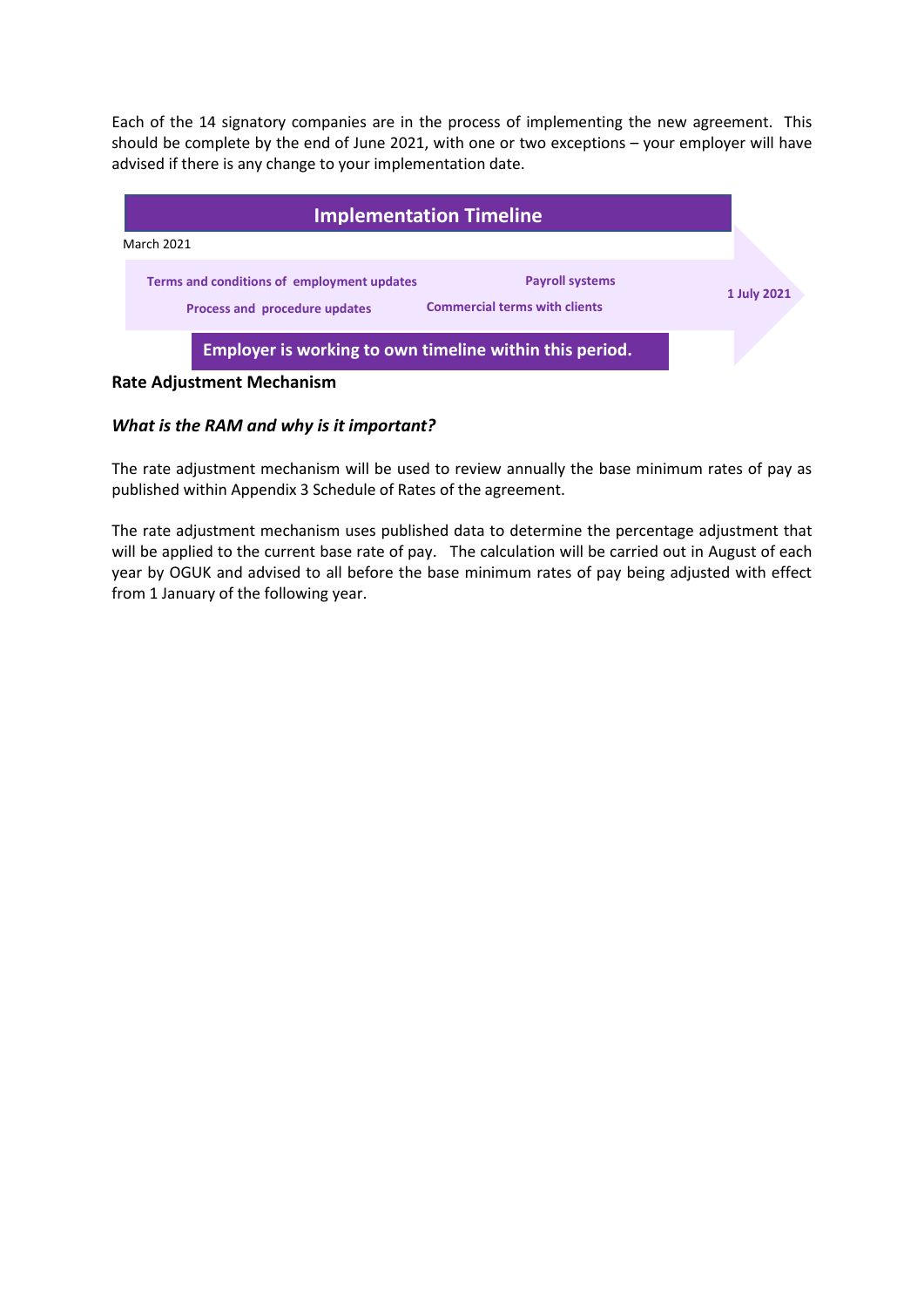| How is the RAM calculated?<br>Inflation (Consumer Price Index) over the<br>previous 12 months (August to July each year)<br>will be averaged to establish the inflationary<br>increase that will be applied to the base<br>minimum rate of pay.<br>Using the average Brent Spot Oil price \$/ barrel | <b>Working example</b><br>August 2020 to May 2021 - 10 months of data.<br>Average CPI % rate is 0.77%<br>Average Oil Price is \$53.20<br>Average Gas Price is 43.81 p/therm<br>Using the data to date the base rate would |
|------------------------------------------------------------------------------------------------------------------------------------------------------------------------------------------------------------------------------------------------------------------------------------------------------|---------------------------------------------------------------------------------------------------------------------------------------------------------------------------------------------------------------------------|
| and Day Ahead Gas Price pence/therm over the<br>same 12-month period will then be used to<br>establish what additional adjustment will be<br>applied to the inflationary (CPI%) adjustment<br>applicable for the following year.                                                                     | increase by 0.77% for CPI and a further 1.06%<br>from the commodity price adjustment.<br>*Final figures will be calculated and advised at<br>end of August 2021.                                                          |
| How will the RAM be applied if my terms                                                                                                                                                                                                                                                              | <b>Working example</b>                                                                                                                                                                                                    |
| and conditions are enhanced above the<br><b>ESA base rate?</b>                                                                                                                                                                                                                                       | Employee A - £320 per day, Instrument Tech.<br>ESA grade 1 base rate is £301.08.                                                                                                                                          |

# **Codes of Practice**

# *What is a Code of Practice?*

The purpose of this Code of Practice (COP) is to provide support, direction, and aid a consistent and standardised approach to the subject content. COP is intended to encourage a common approach and to avoid duplication of effort.

### *Where can I access them?*

You will be able to access the COP via the OGUK website, where the most up to date version will be hosted once published.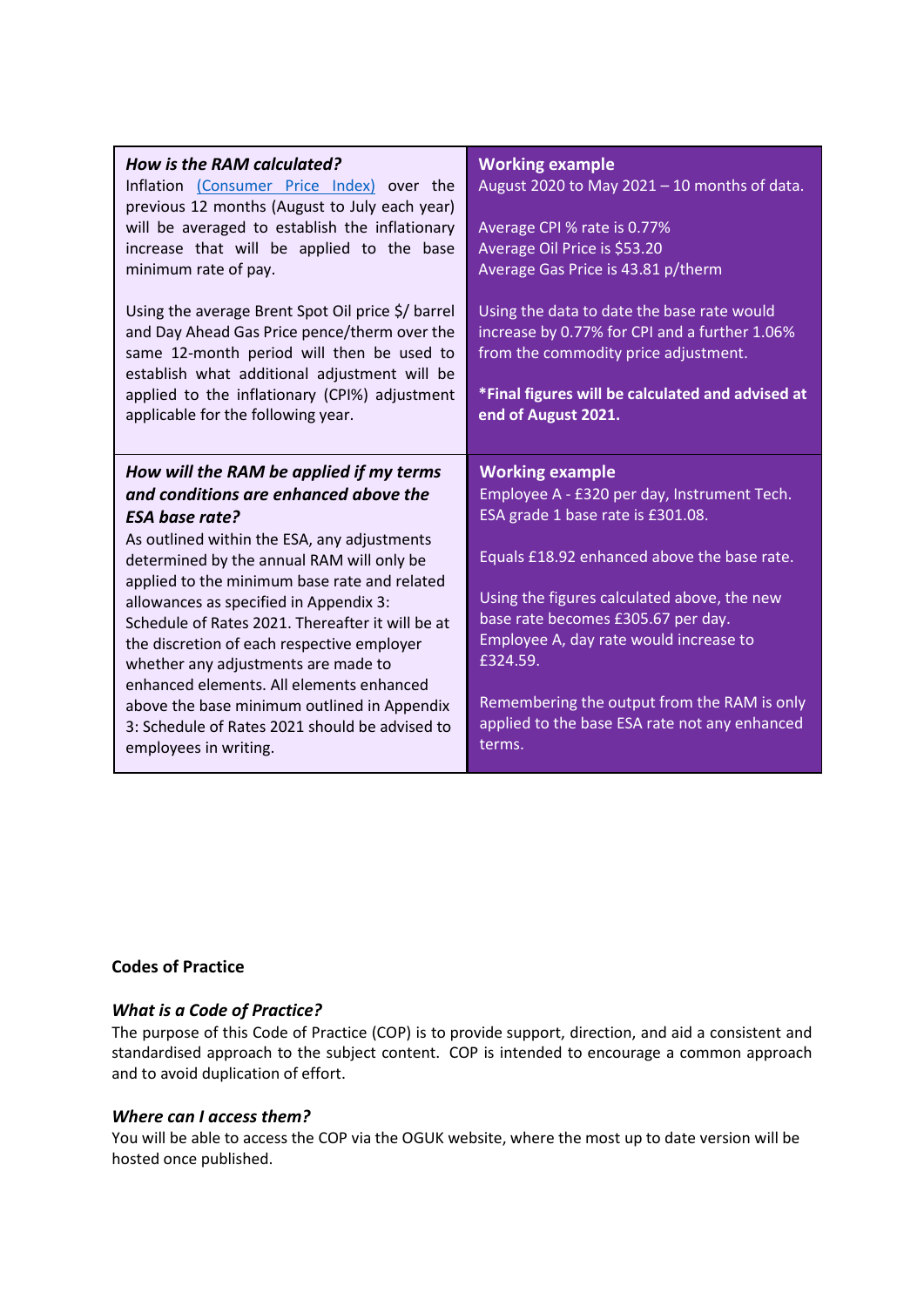# *What is the timeframe for the others being created?*

The first 2 Codes of Practice are ready to publish. The remaining 3 will follow over the course of this year.

If you have a particular interest in the remaining 3 COP, please let us know and we can look to gain your involvement in the workgroup that will be established to create these documents.

#### **Workforce Engagement forum**

**Workforce** 

**Engagement Forum** 

**Travel, Accommodation and Expenses** Status Ready to publish **Training, Competence and Development**  Status Ready to publish **Productivity, Performance and Delivery of Service** Status – Working Group to be set up **Health, Safety and Wellbeing** Status – Working Group to be set up **Trade Union Representation and Workforce Engagement** Status – Working Group to be set up

# *What is the workforce engagement forum and when are the meetings?*

The Workforce Engagement forum meets quarterly in the months of February, May, August, and November.

**OGUK** 

The sessions are attended by representatives from the signatory companies, the trade unions and the workforce.

### **The purpose of the group is to –**

- support the strategic objectives of the Energy Services Agreement, actioning and achieving objectives set by ESA Signatories.
- discuss, debate and approve non-financial updates to the Energy Services Agreement in line with legislation, updated industry requirements or to benefit the efficient and effective running of the agreement.
- increase employee voice across the scope of the Energy Services Agreement.

If you are interested in getting involved, please speak with your trade union official or your employing companies HR team – we would like to encourage more employees to get involved and help grow and develop the Energy Services Agreement.

Thank you to the following workforce reps that attended the May session –

- David Dunsmore, Wood on the Solan,
- Don McKendrick, Altera on the Hummingbird,
- Harjinder Singh, Wood on the Brae,
- John Syrett, Stork on the Shearwater,
- Johnnie Carr, Wood on the Nelson and
- Lee Gamble, Wood on the Brent Charlie.